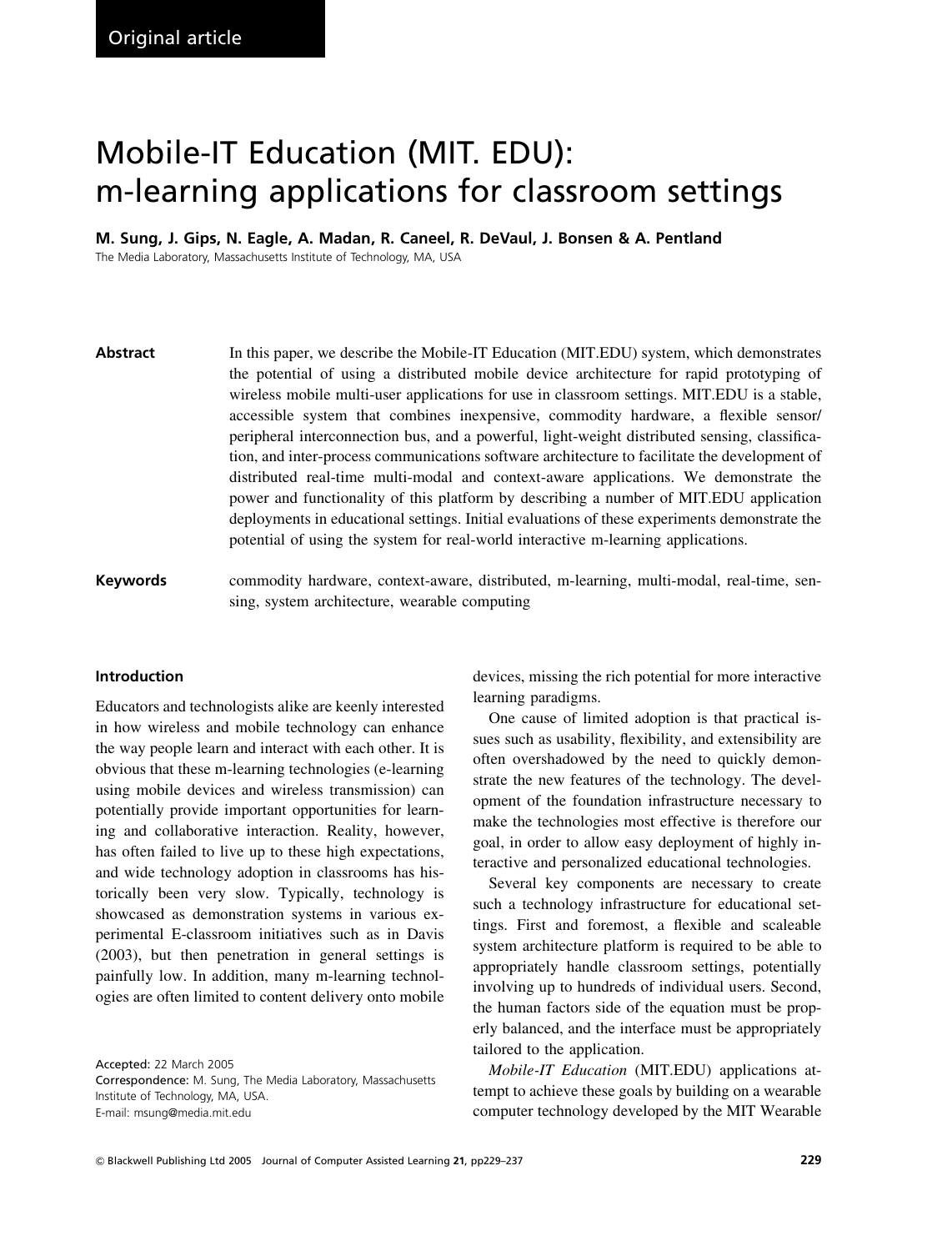Computing group called MIThril, named for the protective mithril vests appearing in the Lord of the Rings trilogy. This wearable computing technology supports the rapid prototyping and rollout of large-scale community-based applications, originally with particular application to the support of military and emergency operations. The MIThril project started as an attempt to remedy the substantial human factors, flexibility, and robustness problems plaguing wearable computing research at the end of the 1990s. From these beginnings, MIThril evolved towards a practical, modular system of hardware and software for research in wearable sensing and context-aware interaction (Brown 1997; Pascoe 1998; Starner 1998).

In 2001, the defining feature of MIThril was the modular, distributed, clothing-integrated design based on a unified power/data bus, allowing us to put sensing, computing, and interaction resources where they were most useful and appropriate (Lukowicz 2001). In 2003, the advent of inexpensive wireless-capable Linux-personal data assistant devices (PDA) hardware allowed us to redefine MIThril as a multi-user wireless distributed wearable computing environment, supporting dozens of interacting users and large-scale interaction and sensing experiments (DeVaul et al. 2003; http://www.media.mit.edu/wearables). It is this maturation of commercial technology that is paving the road to viable m-learning paradigms.

Although PDAs are typically used for individualuser mobile applications, there exists a greater opportunity to tie these PDAs together with a uniform data communication and resource discovery infrastructure that can result in much richer forms of interaction and educational dynamics. The advent of inexpensive wirelessly enabled PDA hardware provides the perfect base platform for multi-user, wireless, distributed wearable computing environment, supporting dozens of interacting users and large-scale interaction and sensing experiments.

We demonstrate the ability to use this standardized PDA hardware tied together with a flexible software architecture and modularized sensing infrastructure to create a system platform where complicated distributed multi-user applications can be developed to enhance educational settings. While our current system implementations are based on PDAs, the software infrastructure is made to be portable to a variety of mobile devices, including cell phones, tablet PCs, and

other convergence devices. As such, our systems leverage commercial off-the-shelf components with standardized base-layer communication protocols, such as transmission control protocol/Internet protocol; this allows for the rapid adoption and deployment of our systems into mainstream educational settings.

Even though the variety of applications available for modern mobile devices is quite compelling, they are typically standalone programs with little flexibility or extensibility. We found critical problems in distributed inter-process communication, signal processing, and sensor data classification that were neither addressed by operating systems nor currently available software tools.

The MIThril software architecture addresses these problems by trying to combine the best features and practices from a range of research systems and methodologies, doing so in an open, modular, and flexible way. The three important software systems that form the foundation of the MIThril software architecture are: The Enchantment Whiteboard System for inter-process communication, the Enchantment Signal System for high-bandwidth data streaming, and the Real-Time Context Engine infrastructure for inference and statistical machine learning. This software infrastructure ties everything together, allowing network-transparent streaming data communication to arbitrary endpoints capable of real-time, contextaware interaction. These tools address critical needs in the development of mobile applications while imposing minimal constraints on the nature of these applications.

Using the MIThril software, we are able to extract trends and patterns of activity from the environment as well as the individual user. In order to effectively observe contextual data, systems must have a means to gather, process, and interpret this real-time contextual data. To facilitate this, the MIThril architecture includes modular sensor hubs that can be used to instrument devices for contextual data gathering.

MIT.EDU applications are layered upon this base capability, providing a way to gather these heterogeneous streams of information, perform real-time processing and data mining on this information, and return classification results and statistics that can be used for educational applications. This important contextual data can then be used to derive meaningful information such as immediate user context/profiles,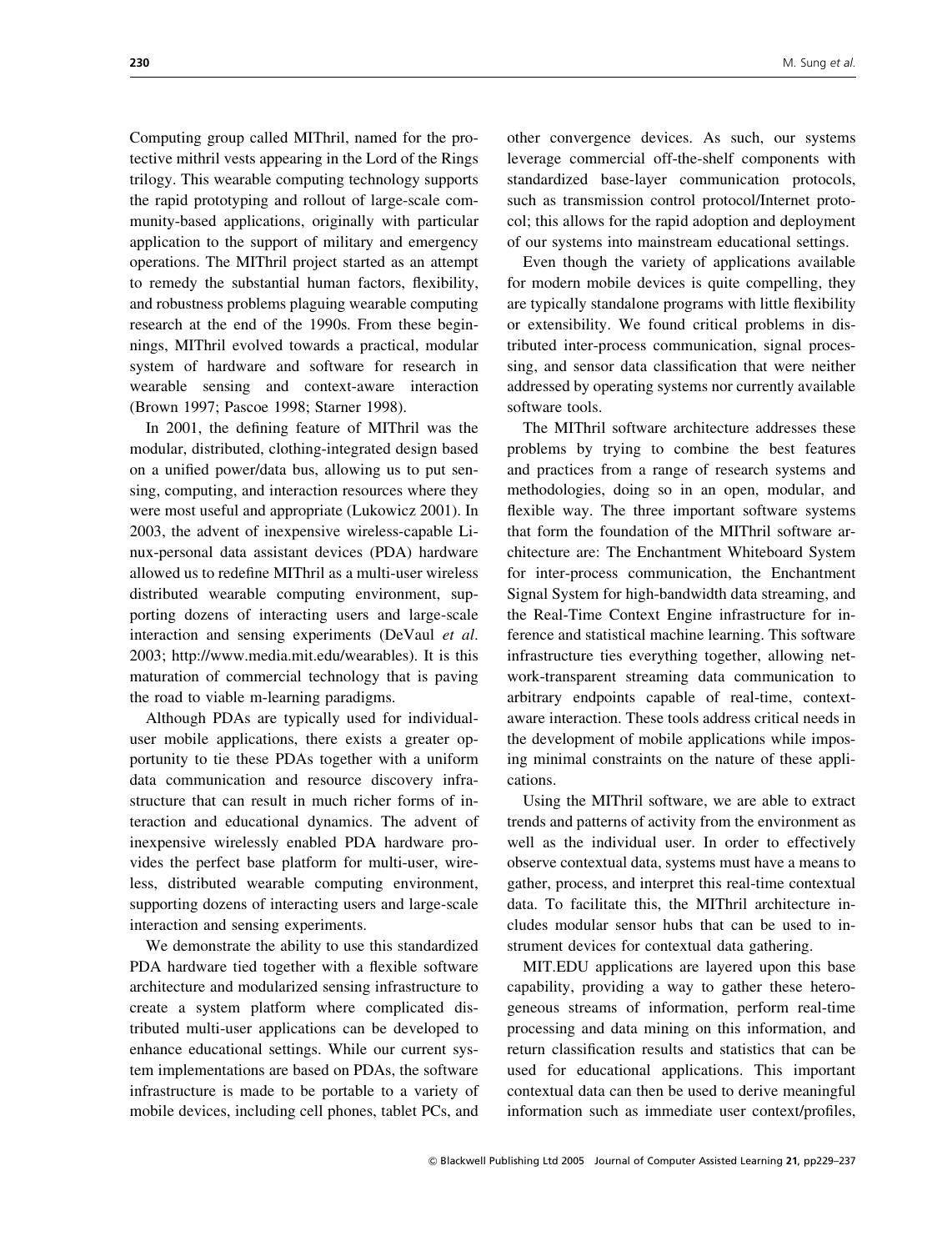user interaction patterns, aggregated user statistics, and even social network topology or organizational structure. This information can result in more effective, context-aware applications that can augment classroom dynamics in educational settings.

#### MIThril technical overview

MIT.EDU applications use the MIThril architecture to provide distributed applications in classroom and collaborative settings. Here, we provide a basic description of the hardware and software architecture; please refer to DeVaul et al. (2003) for a more detailed technical description.

## Hardware

The MIThril hardware architecture is a highly flexible, modular system that is tied together by wired/wireless networking protocols and a unified multi-wired protocol power/data bus for sensors and peripherals. An example of the MIThril configuration is laid out in Fig. 1.

MIThril currently employs the Sharp Zaurus SL-5500 PDA for applications requiring real-time data analysis, peer-to-peer wireless networking, full-duplex audio, and graphical interaction.

The MIThril system supports wireless networking through the Zaurus compact flash interface. This lowcost wireless networking capability is a crucial enabling feature, allowing us to implement multi-node, distributed wearable applications. In general, the compact flash card slot allows for a rich variety of peripherals/sensors, including cell-phone modems, global positioning system (GPS), image and video cameras, Bluetooth and 802.11b (WiFi) wireless, and even head-mounted displays. The Zaurus also provides a serial port, which we use to interface with the Swiss Army Knife version 2 board (SAK2) sensor hub to communicate with sensors.

The SAK2 sensor hub is responsible as a bridge to the sensor data, providing sensor data acquisition, buffering, and sequencing. The SAK2 can also be used without the Zaurus as a standalone data acquisition system. This is particularly useful for large-group applications that do not require real-time processing, WiFi wireless, or complex user interaction.

In addition to the PDA and SAK2 components MIThril leverages a wide variety of sensors, including



Fig. 1 MIThril system, composed of the Zaurus personal data assistant (top left), with Swiss Army Knife version 2 board data acquisition/sensor hub and BioSense physiological sensing board with electrokymograph/heart rate, skin conductance, temperature, respiration (middle), battery source (top right), sensor bus hub (lower right), motion-sensing board (middle left), and multi-sensor board with infrared tag reader, audio, motion (lower left).

accelerometers (for motion detection), environmental switches, light sensors, IR tag readers (which can be used to read tags that identify locations, objects, or even individuals), battery monitors, GPS units, audio microphones, and physiological sensing including electrocardiography/electromyography, galvanic skin response (GSR), temperature, heat flux, pulse oximeters, blood pressure, and heart-rate monitors.

#### **Software**

The MIThril software architecture allows designers to quickly prototype distributed, group-based applications that use contextual information about the members of a group. The software comprises three important parts: the Enchantment Whiteboard, the Enchantment Signal System, and the MIThril Real-Time Context Engine.

The Enchantment Whiteboard System is a distributed, client/server, inter-process communication system that provides a lightweight way for applications to communicate.

For higher bandwidth signals, especially those related to the sharing and processing of sensor data for context-aware applications, we developed the Enchantment Signal System. The Signal system is intended to facilitate the efficient distribution and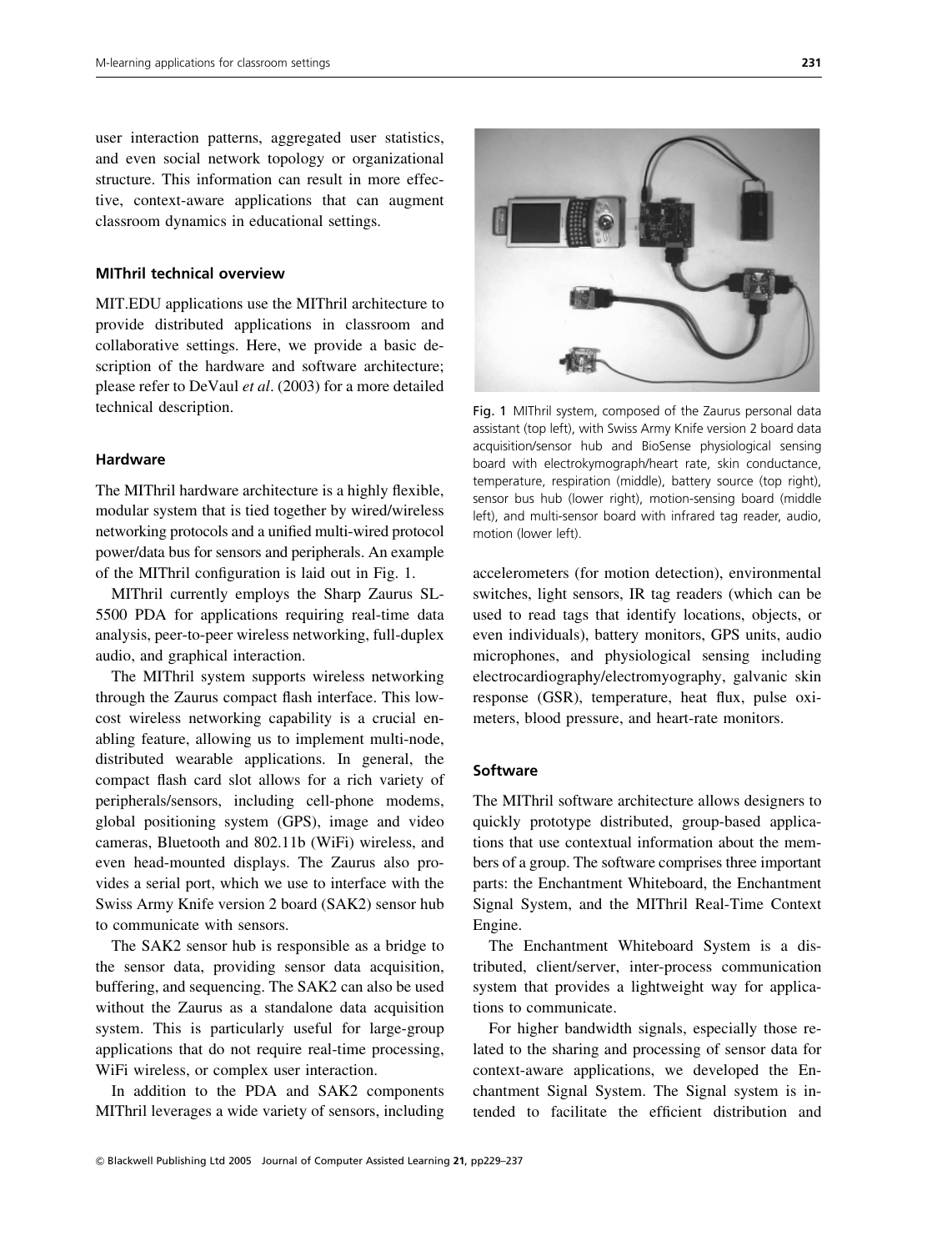processing of digital signals in a network-transparent manner.

The MIThril Real-Time Context Engine is an opensource, lightweight, and modular architecture for the development and implementation of real-time context classifiers for wearable applications. Using the context engine, we can implement lightweight machine learning algorithms (capable of running on an embedded system like the Zaurus) to process streaming sensor data, allowing the MIThril systems to classify and identify various user-state contexts in real-time.

# MIT.EDU applications

The MIT Wearables Group has about 40 MIThril systems in active use, including group-based applications within several collaborative class settings involving 30 simultaneous users. The authors developed Digital Anthropology, an annual cross-registered course between the Massachusetts Institute of Technology (MIT) Media Laboratory and the MIT Sloan Business School, was specifically created in the Spring, 2003, and continued in the Spring, 2004, as a technology testbed for investigating deployments of MIT.EDU applications for collaborative learning and teaching feedback. The syllabus is available through OpenCourseWare, at http://ocw2.mit.edu/OcwWeb/ Media-Arts-and-Sciences/MAS-966Spring2003/ CourseHome/index.htm.

In the following section, a number of real-world case examples of multi-user MIT.EDU applications that are built upon various parts of the MIThril platform are detailed. We first start with a description and evaluation of OpinionMetrics, a distributed application that demonstrates the power of real-time student and teacher feedback. This is followed by brief descriptions of our Reality-Mining, Socio-Physio-Metrics, and GroupMedia projects, examples that were chosen to showcase a few novel applications with unique real-time interaction, analysis, and feedback possibilities that illuminate the potential of mlearning technologies. These examples demonstrate the modular, configurable nature of the MIThril hardware and the flexibility of the software architecture to accommodate a variety of high bandwidth, real-time applications.

#### OpinionMetrics and real-time rating

In an MIT classroom, students attend an introductory Finance lecture. In front of each student, a WiFiequipped Sharp Zaurus displays a simple, functional interface with buttons labelled 'Applause', 'Bored', and 'Lost'. During the lecture, the students use this interface to provide instant feedback on their status in class. The lecturer is also equipped with a Zaurus that allows her to monitor this feedback in real time. When the number of 'Lost' students reaches a predefined threshold, the lecturer's Zaurus flashes red as a warning that the material is not being absorbed.

To clarify the class' level of understanding, the lecturer asks a question. Her Zaurus-equipped teaching assistant polls the class with the push of a button. When he starts the poll, the students' interface raises a poll dialogue box. When the poll ends, the results are displayed on everyone's Zaurus, and the lecturer has a better idea of the class' understanding. This information is logged for later analysis, allowing the lecturer to craft better presentations.

OpinionMetrics is a set of applications designed to provide lecturers and teaching assistants with feedback about how students are tracking material presented in class. The system has been tested in multiple classroom situations, with positive feedback from users.

We have successfully deployed OpinionMetrics in several trial runs in actual classroom settings at MIT. One particular system rollout was during a neurobiology class with over 20 students, where each student's OpinionMetrics data as well as the class' audio were recorded. The OpinionMetrics systems scaled very well under the resource limitations of the available wireless infrastructure. Despite the fact that every student already had a WiFi-enabled tablet PC, there were no problems running so many simultaneous systems streaming OpinionMetrics data.

We can make several interesting observations from the data collected. From the individual data, we can determine which students felt lost or interested, and the times when they felt compelled to indicate their class state. These timestamps can be synchronized to points in the recorded audio stream to identify the topics that the students struggled with or found interesting. This information allows a teacher to tailor the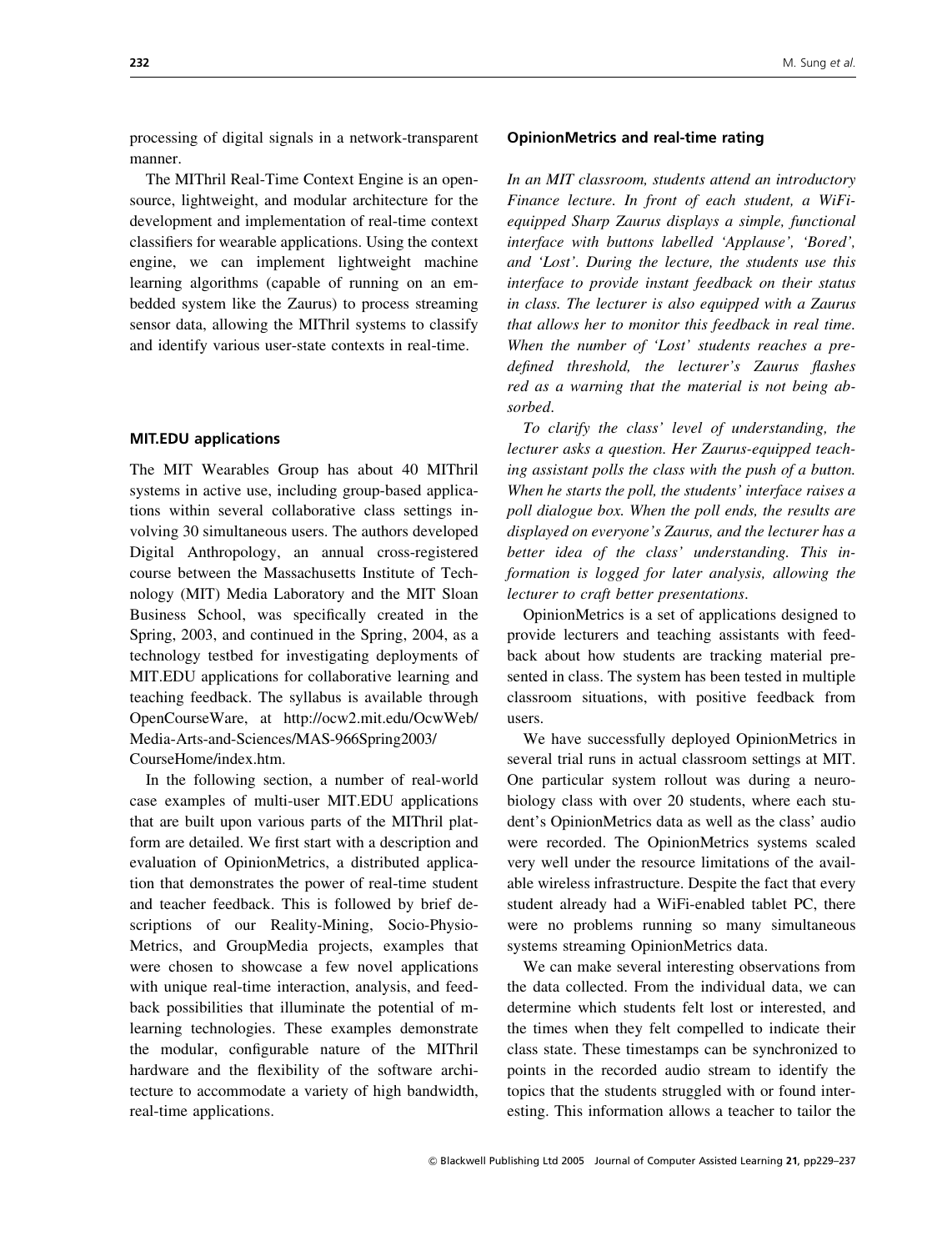educational content and resources to better fit the needs of particular students.

From the aggregate data, we can see spikes of interest and confusion during specific points in the lecture. This real-time information is potentially very useful to determine the average state of the class. The OpinionMetrics software was set to notify the lecturer once a critical simultaneous 'lost' threshold was reached. In the class, the lecturer actually responded to these warnings by issuing in-class polling questions, which were sent directly to the student systems. The lecturer can use the results of these polls to further identify the class state and potentially change his lecture material dynamically.

A student survey (18 students) of the usability of the OpinionMetrics systems was conducted. The survey showed that the students generally responded very favourably to the anonymous feedback interaction that OpinionMetrics offered. They felt that they had a significantly better way to express their understanding of the material and found that the interaction level between the students and professor was raised. In general, they did not feel that having the Opinion-Metrics system in front of them created a major distraction and did not find it uncomfortable to hold or use. On average, students wanted to use the system in other classes as well. The lecturer of the class was also very interested in the potential of the MIT.EDU systems. One suggestion that was made was to add alternative output modalities such as audible or tactile cues (instead of strict visual graphs) in order to more naturally gauge class state without distraction. The summary of the survey responses is presented in Table 1.

There are other projects that have goals similar to OpinionMetrics that allow students to give feedback and allow a lecturer to take polls (Dufresne et al. 1996; Boyle et al. 2002; Draper & Brown 2004). While some of these systems are relatively low-cost and allow for large-scale implementations, OpinionMetrics has an advantage because of its customizability and ability to run on devices that students may already own such as laptops and PDAs.

We have received positive feedback from the OpinionMetrics project, and there is clearly a use for such a system in lecture halls where individual expression can be hindered by large numbers of people competing for attention and the fear of exposing one's lack of understanding to peers.

Table 1. Summary of survey results given to an 18-person class after using OpinionMetrics (out of a 7-point Likert scale, ranging from strongly disagree to strongly agree). The chart shows the average rating of each question, followed by the standard deviations

| Question                                                                                  | M   | SD  |
|-------------------------------------------------------------------------------------------|-----|-----|
| It was easy to hold the device                                                            | 5.5 | 14  |
| It was a distraction during lecture                                                       | 38  | 16  |
| The ability to give anonymous feedback was<br>helpful                                     | 61  | 12  |
| The system increased the ability to express<br>feelings about lecture at any given moment | 59  | 1 0 |
| The system increased student-teacher interaction                                          | 53  | 14  |
| The system made class time more effective                                                 | 43  | 15  |
| The system improved learning of material in class                                         | 39  | 18  |
| The system would be useful to have in other class<br>settings                             | 57  | 13  |

#### Reality mining and conversation analysis

Throughout the semester, every student in the Digital Anthropology course was outfitted with a MIThril system, which recorded continuous high-quality streaming audio using the Enchantment infrastructure to a remote server. Profiles of a participant's conversation such as speaking rate, energy, duration, participants, interruptions, transition probabilities, and time spent holding the floor were calculated using conversation detection and analysis algorithms. This information gives valuable insight into the context and content of conversation as well as captures the dynamics of how such conversations are structured.

Another interesting area of exploration is deploying MIT.EDU systems in group settings to capture conversations and develop statistics on the dynamics of group interaction. Classroom dynamics play a crucial role in the success of a class. It is common knowledge that an instructor must have a sense of how many people are following the lecture, who could use more personalized help, and which parts of lecture need to be reviewed. In an effort to substantially augment an instructor's intuition, our system can quantify these types of metrics to a much greater level of precision.

Each standard MIT.EDU system was augmented with an application to record audio continuously, storing it locally until it could be transmitted to a server over an available wireless network. Participants continuously provide subjective interest feedback on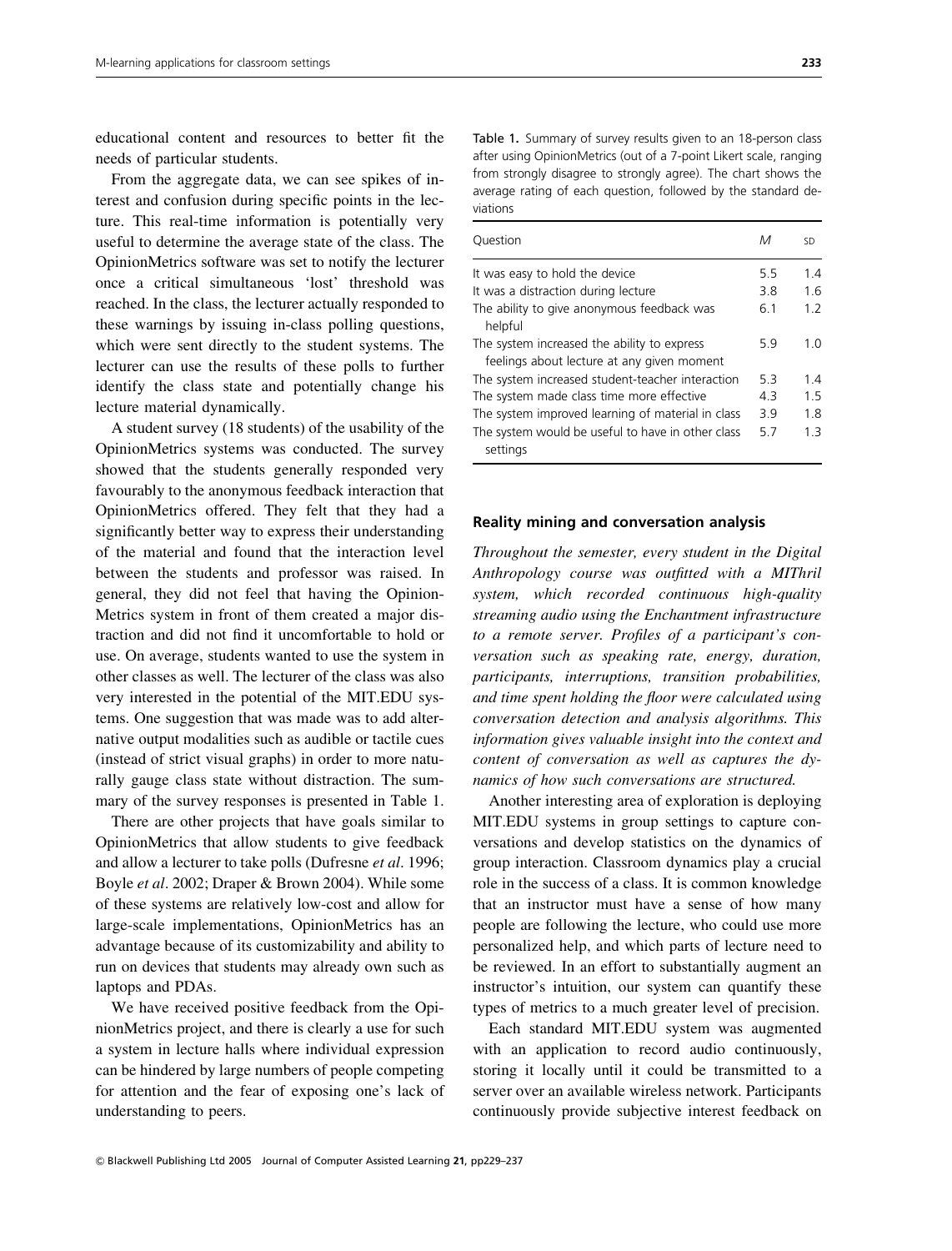comments and discussion using a modified Opinion-Metrics application that converts the task of providing continuous feedback into a low-attention, secondary task.

By correlating peaks in interest/approval with the individual audio inputs, the system can automatically provide a summary audio track consisting of comments that had high approval or interest ratings, and employ speech analysis to identify topics that had high (or low) ratings. Dynamic maps of student interaction can be generated and publicly displayed to reflect the roles and dyadic relationships within a class. This analysis can help develop deeper insight into the underlying dynamics of the class.

Once detected, the conversation audio streams are extracted and analysed. Table 2 shows a selection of features that can be gleaned from this audio data. Profiles of a student's typical classroom behaviour are built over time using conversation features such as speaking rate, energy, duration, participants, interruptions, transition probabilities (the probability that a particular speaker would speak following a given speaker), and time spent holding the floor. By comparing relative volume levels of a student's voice in multiple microphones, it even becomes possible to infer physical proximity to an approximate degree (Eagle & Pentland 2003).

This system uncovers information concerning the effectiveness of the class, as well as the dyadic relationships between individuals. The information collected includes a list of the peers that a student typically sits by, avoids, talks to, interrupts, and transitions. As can be seen from Fig. 2, a professor (s9) is obviously the dominant member while his advisees

Table 2. Metrics for classroom interaction analysis

(s2, s7, s8) concede the floor to him with relatively high probability – indicative of his influence.

Subjective feedback is pooled and shared with the participants via a public display. Comments that give rise to wide variations in opinion cause the discussion to focus on the reason for disparate opinions, and controversial topics can be retrieved for further analysis and debate. Opinions and comments can also be clustered using 'collaborative filtering' to display groupings of opinion, allowing within- and betweengroup debate. This project demonstrates our ability to capture extremely rich data on everyday behaviour within the classroom.

We have also deployed our systems in MIT Sloan Business School's negotiation classes in the Fall, 2003, where it is useful to be able to monitor individual and group reactions to structured interactions to analyse conversational dynamics using our techniques as well.

We hope to use the information obtained from these controlled experiments to measure the extent to which it can be leveraged to create a more effective and informative classroom experience.

# Socio-PhysioMetrics and psychophysiology

The Digital Anthropology seminar is hosting a special guest speaker. The speaker and audience members are wearing physiological monitoring systems that measure skin temperature, heart rate, and skin conductance measures. Behind the speaker, a projector displays these aggregated physiological signals in realtime, allowing the audience and speaker to gauge the

| Speaker number | Floor time<br>(%) | Average comment<br>(sec) | Nearest Neighbour | Transition name<br>(%) | Average interest | Group interest |
|----------------|-------------------|--------------------------|-------------------|------------------------|------------------|----------------|
| s1             | 1.5               | 4.1                      | s8                | s8 (27)                | 0.21             | 0.44           |
| s2             | 2.2               | 2.2                      | s9                | s9 (47)                | 0.13             | 0.36           |
| s3             | 9.9               | 3.5                      | s9                | s4 (22)                | 0.20             | 0.22           |
| s4             | 11.4              | 9.6                      | s7                | 56(23)                 | 0.05             | 0.30           |
| 55             | 12.8              | 8.8                      | s7                | s9(37)                 | 0.18             | 0.33           |
| s6             | 16.9              | 6.6                      | s4                | s7(28)                 | 0.09             | 0.21           |
| s7             | 10.1              | 6.6                      | s4                | s9 (30)                | 0.19             | 0.24           |
| s8             | 10.8              | 10.9                     | s <sub>1</sub>    | s9 (26)                | 0.40             | 0.32           |
| s9             | 24.4              | 6.9                      | s7                | 56(22)                 | 0.17             | 0.25           |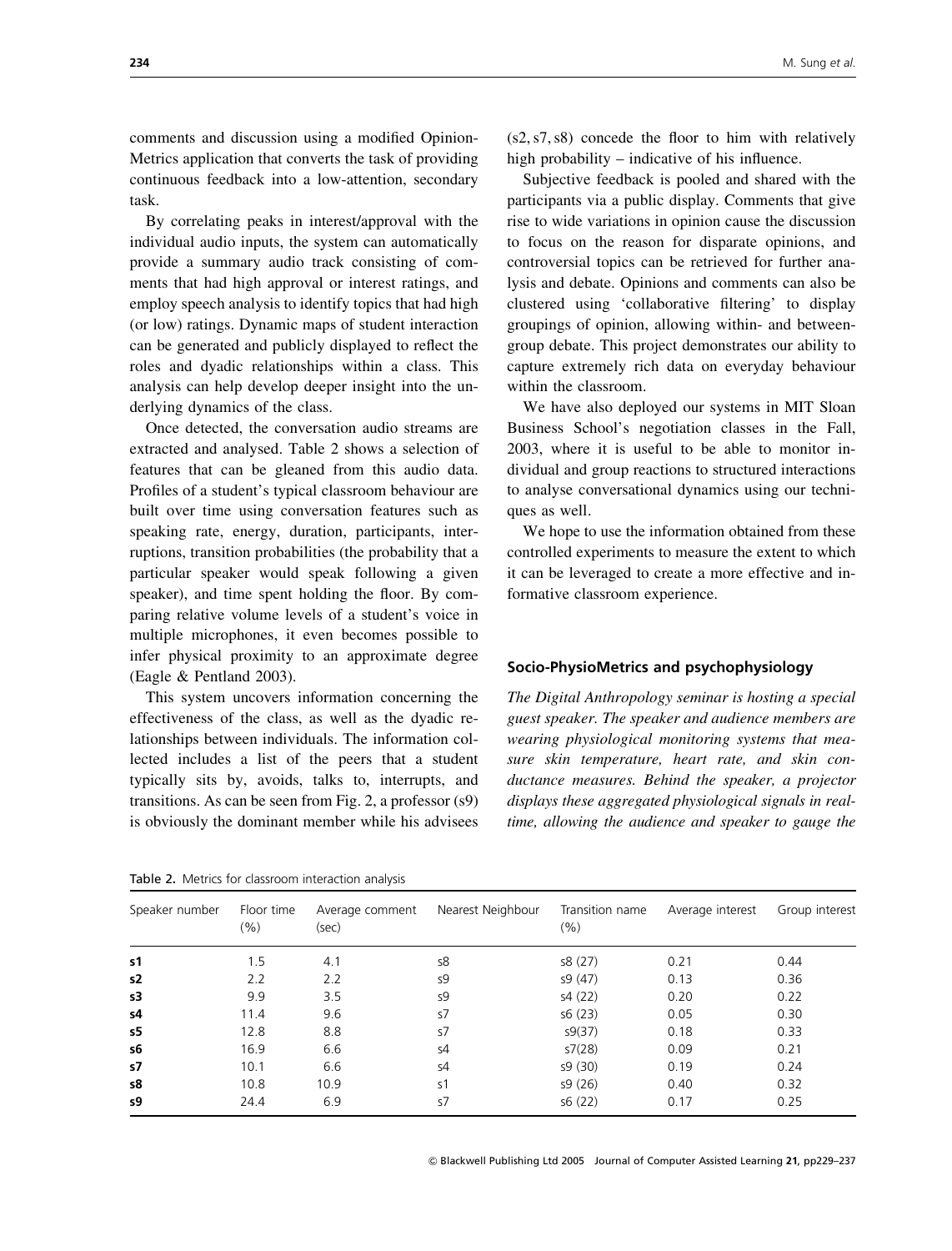

Fig. 2 A visual depiction of the professor (s9) and student dynamics. Speaking time is depicted by circle size, transition probability is depicted by the width of a link, and average interest level is depicted by circle shade (individual) and circle border (group).

# effects of the speech on the audience as well as providing biofeedback to the speaker.

The guest speaker and the members of the audience are also wearing headset microphones and WiFi-enabled Zaurus that stream the individual audio signals to a central server for logging, playback and later analysis. The separate audio signals for each speaker make analysing the structure of conversations easy. Some members of the audience are wearing an experimental motion-based head nodding/shaking measurement system, which can classify whether a person is subconsciously in agreement/disagreement in real time. These data are also being displayed on the projector and recorded for later interpretation.

For our Digital Anthropology classes, the speaker and audience members were outfitted with MIT.EDU systems that can measure skin temperature, heart rate, and skin conductance. The MIT.EDU applications used these measurements, plus an accelerometerbased real-time head nodding/shaking classification systems developed using the MIThril Context Engine framework. These systems allowed us to stream physiologic/movement data in conjunction with the opinion data from the OpinionMetrics software. The data can be used to gauge interest and agreement levels in

real-time, and to cross-compare self-reporting results to baseline information such as unconscious nodding in agreement and psycho-physiologic cues such as heart rate and GSR, which is highly correlated with stress and sympathetic nervous system arousal (Cacioppo & Tassinary 1990).

The real-time visualization of the aggregated Enchantment Signal information serves a dual-roll for the speakers and the teacher. The audience's aggregated psychophysiology statistics can be used to gauge audience attention and interest in the form of sociobiofeedback. The speaker can also be wired with his own physiological signals, which is useful as biofeedback for the speaker to identify his own mental state, or by the teacher, who can observe the effects of the speaking or negotiation interaction. Within the context of a structured interaction of a speaking or negotiation class, the person's performance can be studied in a very controlled environment, giving the individuals as well as the instructor valuable feedback.

These socio-physiometric displays have the power to radically change the dynamics and interaction of students and teachers, as well as to provide additional dimensions of information dissemination. Similar displays that show real-time group contextual information such as speaking time of participants in a meeting have been shown to have positive impacts on the dynamics of group interaction (DiMicco & Bender 2004).

## GroupMedia and social influence/interest

Group deliberations and decision-making are an integral aspect of Sloan Business School. Four business school students are keenly involved in an animated discussion to find a class project they have to execute as a team. Individuals are using Rateit! on their Zaurus PDAs to give an objective rating of how interesting they find the ideas. This can be correlated with their head-movement and nodding, speech features and physiology, to understand the socio-physiometrics of brainstorming and idea generation.

The concepts of conversational analysis and sociophysiometrics can be combined to analyse the interaction of groups, which we call GroupMedia. The GroupMedia system has been used to measure conversational interest in ten sessions of our Digital Anthropology class. Each session involved a group of three or four people, for durations of between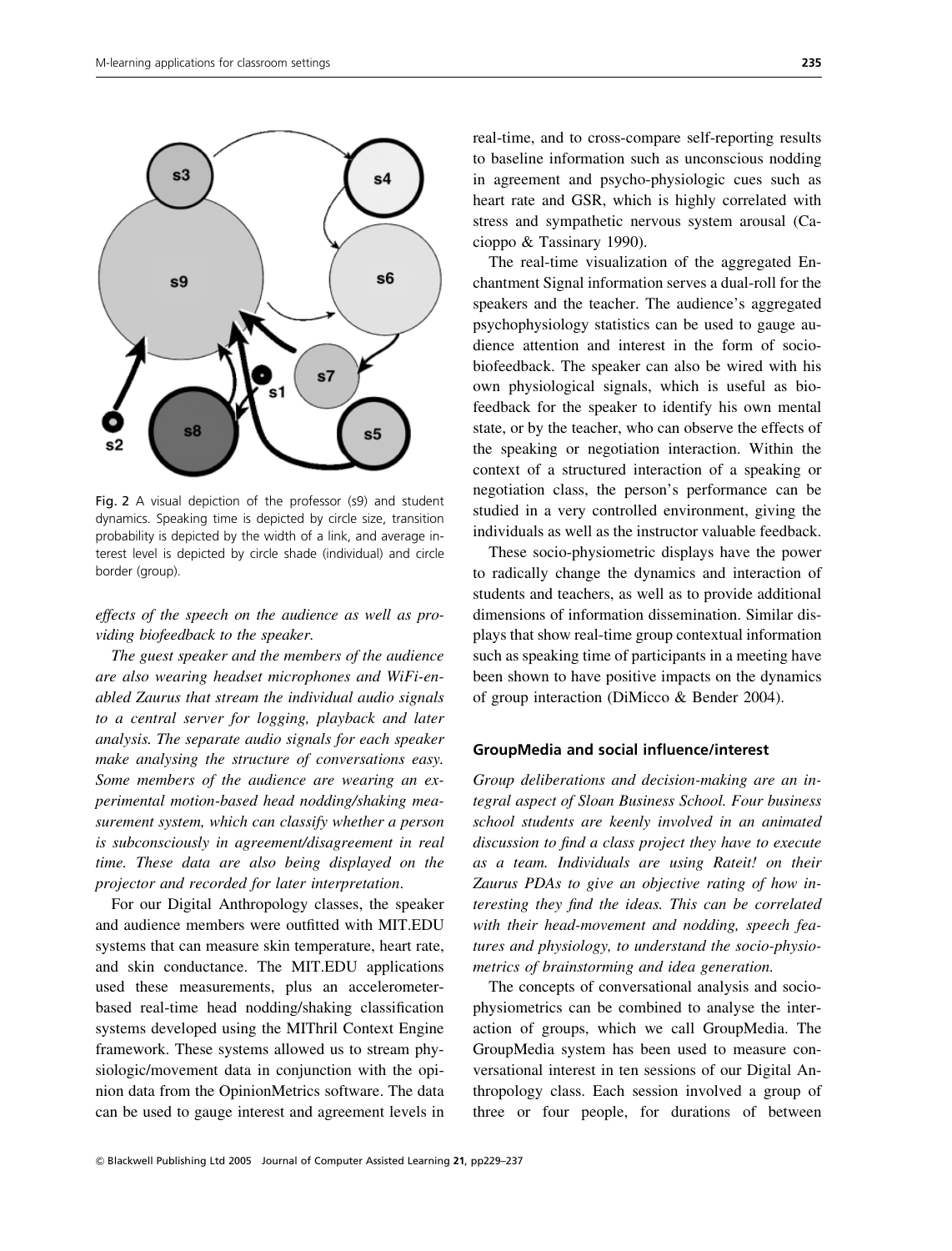10 minutes and one hour. The students engaged in conversation and brainstorming sessions, while we recorded their audio dynamics, head movement, and subjective interest ratings.

Head movement and an individual's speech features were easily obtained through motion sensors and microphones that plugged into our MIT.EDU systems. Subjective interest rating was obtained through an interactive MIT.EDU application called Rateit! This application is a variant of the OpinionMetrics software, but with a particularly designed graphical user interface so that the users can change interest ratings without significant cognitive load and without having to look at the PDA touch-screen to use it.

We can analyse the voice streams of the individuals of the group session to determine the 'influence' that individuals have on each other. This influence parameter expresses how strong the overall state for a person is depending on the state of another person. In this case, we use a simple two-state model of speaking vs. not-speaking dynamics of the recorded audio to model individual dynamics, and then measure the influence parameter to determine the coupling between speakers. In Choudhury and Pentland (2003), this measure of influence was shown to have an extremely high correlation with one measure of the social novelty (and thus presumably the interestingness) of the information being presented.

From the derived influence parameters and the objective interest ratings, we can begin to see these trends relating social influence and individual interest. Figure 3 shows a graph of the typical data from these meetings. The graphs show group interest ratings during an 8-min session, and the corresponding influence parameters calculated from the audio features. A long-term rise in interest is observed, along with a corresponding long-term rise in influence parameters; the influence parameters are a statistically significant predictor of user interest ratings with a correlation of  $r = 0.5$ . More importantly, the 'bumps' in the interest rating correspond to 'bumps' in the influence parameters. This supports the idea that individuals begin to influence each other more (i.e. were more 'engaged') as they find a conversation more interesting.

There was also a correlation between the overall head movement in the group and objective interest. Bursts of group head nodding correctly identify 80% of the changes in group interest level, with a 1/3 false



Fig. 3 Plot of participant interest ratings and the corresponding influence parameters.

alarm rate. Head nodding is not a perfect indicator of interest change, nor does it give the sign of the change, but it does provide the very useful information that we should look for changes in participant behaviour and interest.

### Conclusions

The MIT.EDU applications we have described demonstrate the potential of a flexible system infrastructure capable of a variety of individual and group-based context-aware applications. As the various applications that have already been developed demonstrate, the MIThril hardware and software infrastructure allow for the rapid implementation of complex, distributed applications that are contextaware and can interact with students/teachers in realtime. The fact that the infrastructure allows the rapid prototyping of new MIT.EDU applications with minimal effort means that we can conceive and iterate on new applications very easily, further simplifying the design process.

The responses we have had to the MIT.EDU applications provide evidence that we can create significant positive changes in the educational dynamics of our classrooms. Of special interest are the real-time quantitative statistics that can be gathered with our infrastructure that can help teachers to more effectively guide and direct their teaching interactions with students. These statistics can reveal important trends in classroom behaviour, and result in more efficient dynamics where more effective learning can take place.